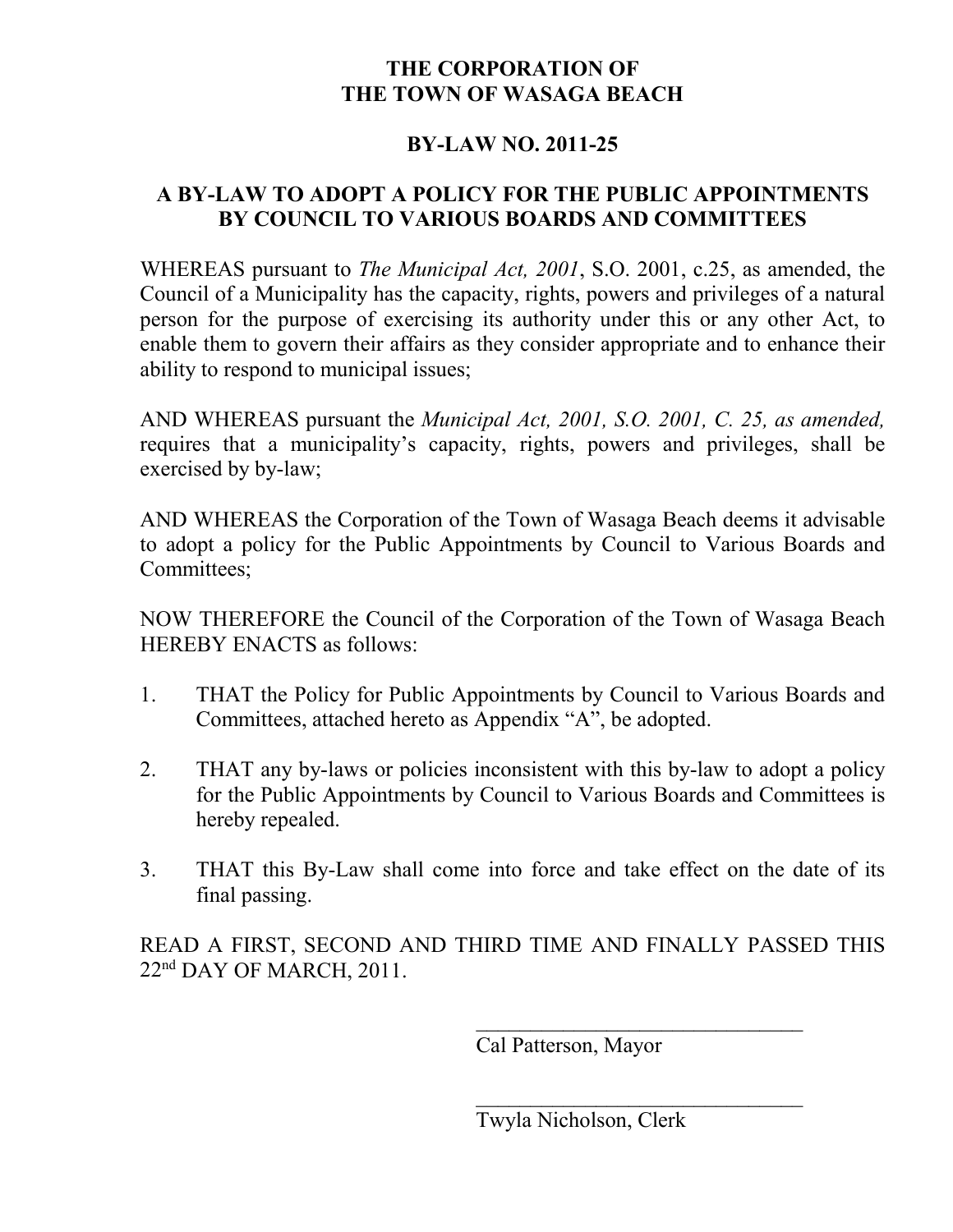

**THE CORPORATION OF THE TOWN OF WASAGA BEACH**

# **POLICY MANUAL**

| <b>SECTION NAME:</b>              | <b>POLICY NUMBER:</b>   |
|-----------------------------------|-------------------------|
|                                   |                         |
| Council                           |                         |
| <b>POLICY:</b>                    | <b>REVIEW DATE:</b>     |
|                                   |                         |
| Public Appointments by Council to | September 2014          |
| Various Boards and Committees     |                         |
| <b>EFFECTIVE DATE:</b>            | <b>REVISIONS:</b>       |
|                                   |                         |
| March 22, 2011                    |                         |
| <b>IMPLEMENTATION:</b>            | <b>ADMINISTERED BY:</b> |
|                                   |                         |
| March 22, 2011                    | Town Clerk              |

# **PURPOSE**

The Corporation of the Town of Wasaga Beach (the Municipality) is committed to appointing members of the public to various boards, committees, groups or other bodies as required by statute, convention, invitation or initiative, in a consistent, open manner allowing all residents and property owners interested with the opportunity to be appointed.

# **POLICY**

It shall be the policy of the Municipality that public appointments to all of Council's Boards and Committees, unless stated as part of a statute, by-law, regulation, constitution, or stipulated otherwise, shall generally be on the basis of public advertisement inviting applications from residents or property owners for the appointments to be submitted to the Clerk's Department for processing and subsequent recommendation by the Mayor to Council for approval.

# **ATTACHMENTS**

Attachment "A" - Regulations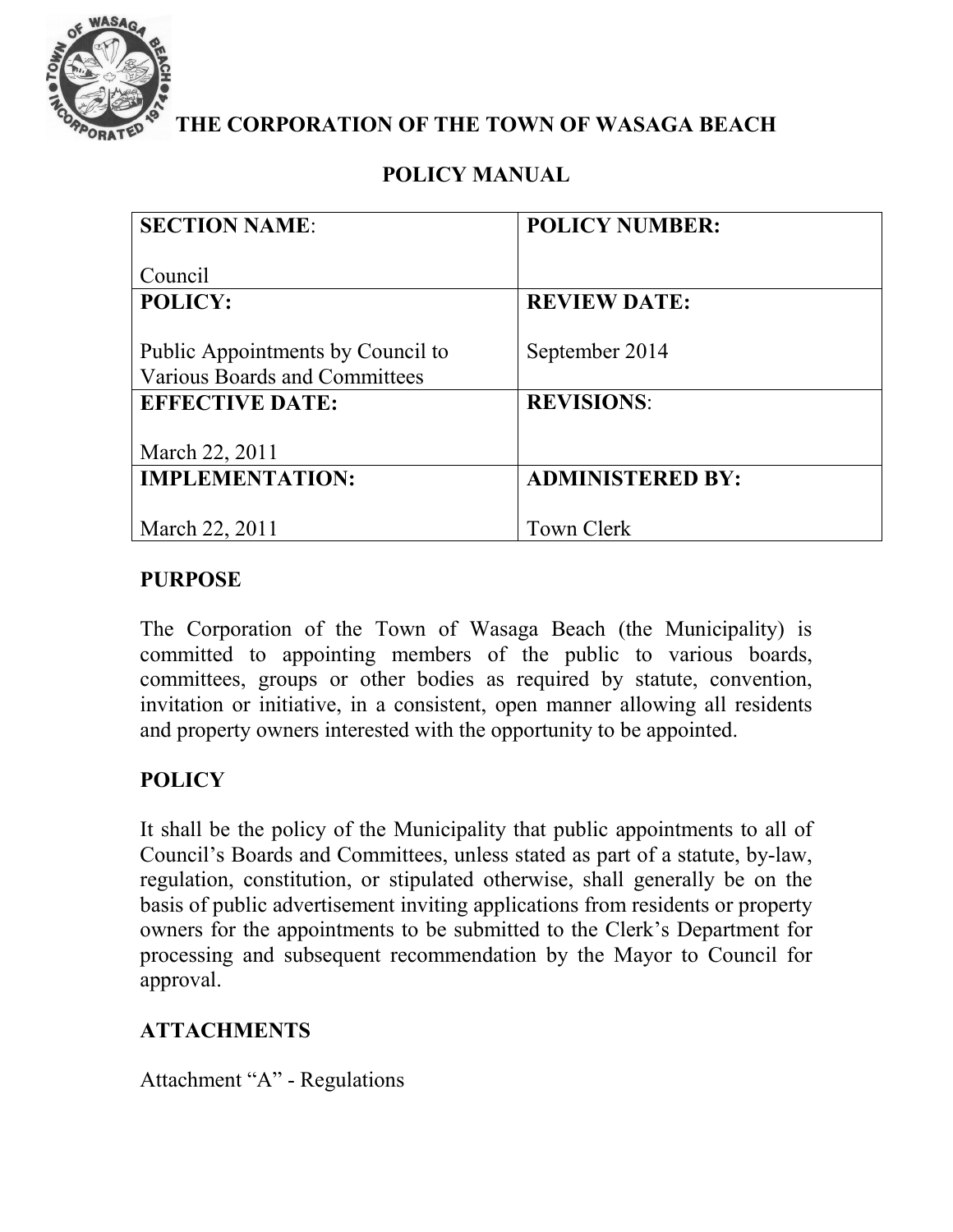#### **POLICY REVIEW AND PROCEDURE**

This Policy will be reviewed as required, but in any case no later than four years from the date of the most recent review.

The Town Clerk will be responsible for initiating the review of this Policy.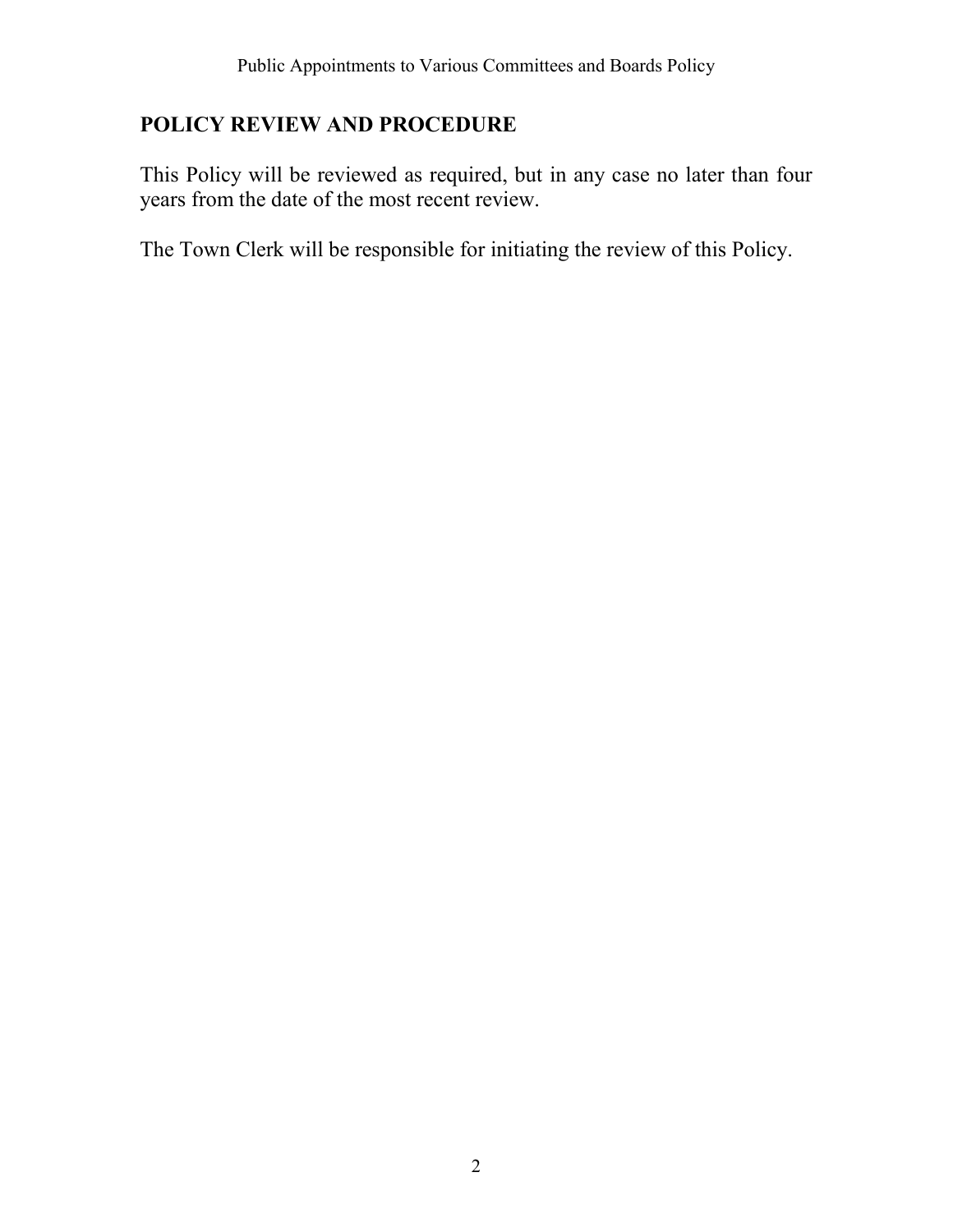# **ATTACHMENT "A" – REGULATIONS GOVERNING PUBLIC APPOINTMENTS BY COUNCIL TO BOARDS AND COMMITTEES**

# 1. **DEFINITIONS**

- 1.1 "Advisory Committee" means a committee established by Council either under a statute or at the pleasure of Council to provide advice to Council on mandated issues through a specific standing committee of Council, without specific budget or decision making authority
- 1.2 "Committee of Council" means a committee established by Council, subcommittee or board of which at least 50% of the members are also members of one or more councils or local boards
- 1.3 "Council-appointed legislated board or committee" means a mandatory board or committee established by Council under a statute to provide information, advice, and recommendations to Council on public policy issues or to oversee the management of a particular Municipal operation.
- 1.4 "Public" means a member of the public who is a resident or property owner of the Town of Wasaga Beach
- 1.5 "Resident" means a member of the public whose current and primary residence is within the Town of Wasaga Beach
- 1.6 "Vacancy" of any office or appointment shall mean the expiration of a stated form of office, resignation or determined under Section 6(a) at any time from an office or appointment made under this Policy.

# 2. **APPLICABILITY**

- 2.1 This Policy applies to all public appointments to the following types of committees:
	- a) Committees of Council;
	- b) Advisory committees; and
	- c) Council-appointed, legislated board or committees.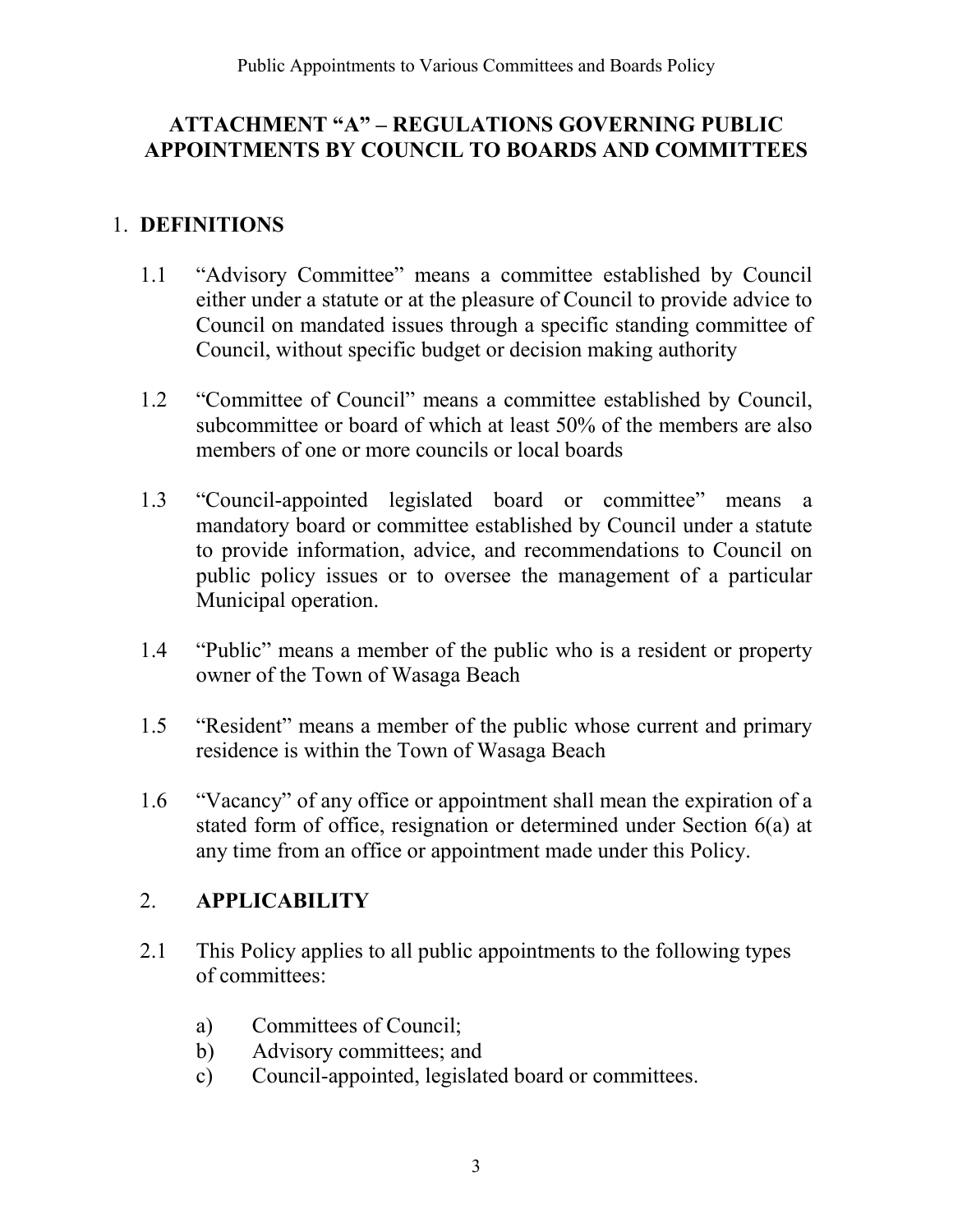Specially, this Policy applies to the following boards and committees:

- Accessibility Advisory Committee
- Committee of Adjustment
- Compliance Audit Committee
- Healthy Community Network
- Heritage Advisory Committee
- Property Standards Committee
- River Resources Committee
- Wasaga Beach Public Library Board
- 2.2 In the case where the Terms of Reference for a specific Board or Committee is inconsistent with any provisions of this Policy, this Policy shall prevail.
- 2.3 In the case where legislation relating to a specific Board or Committee is inconsistent with any provisions of this Policy, the legislation shall prevail.
- 2.4 Council shall endeavor to have Council representation on other Boards and Committees and follows:
	- Affordable Housing
	- Business Enterprise Centre
	- Wasaga Beach Chamber of Commerce
	- Collingwood Regional Airport
	- Community Policing
	- Collingwood General & Marine Hospital
	- Georgian Triangle Housing Resource Centre
	- Nottawasaga Valley Conservation Authority
	- Nottawasaga Valley Source Water Protection Committee
	- Wasaga Beach Youth Centre Advisory Committee
	- Wasaga Distribution Inc.
- 2.5 This Policy does not apply to appointments where the appointee is a Municipal staff position or person.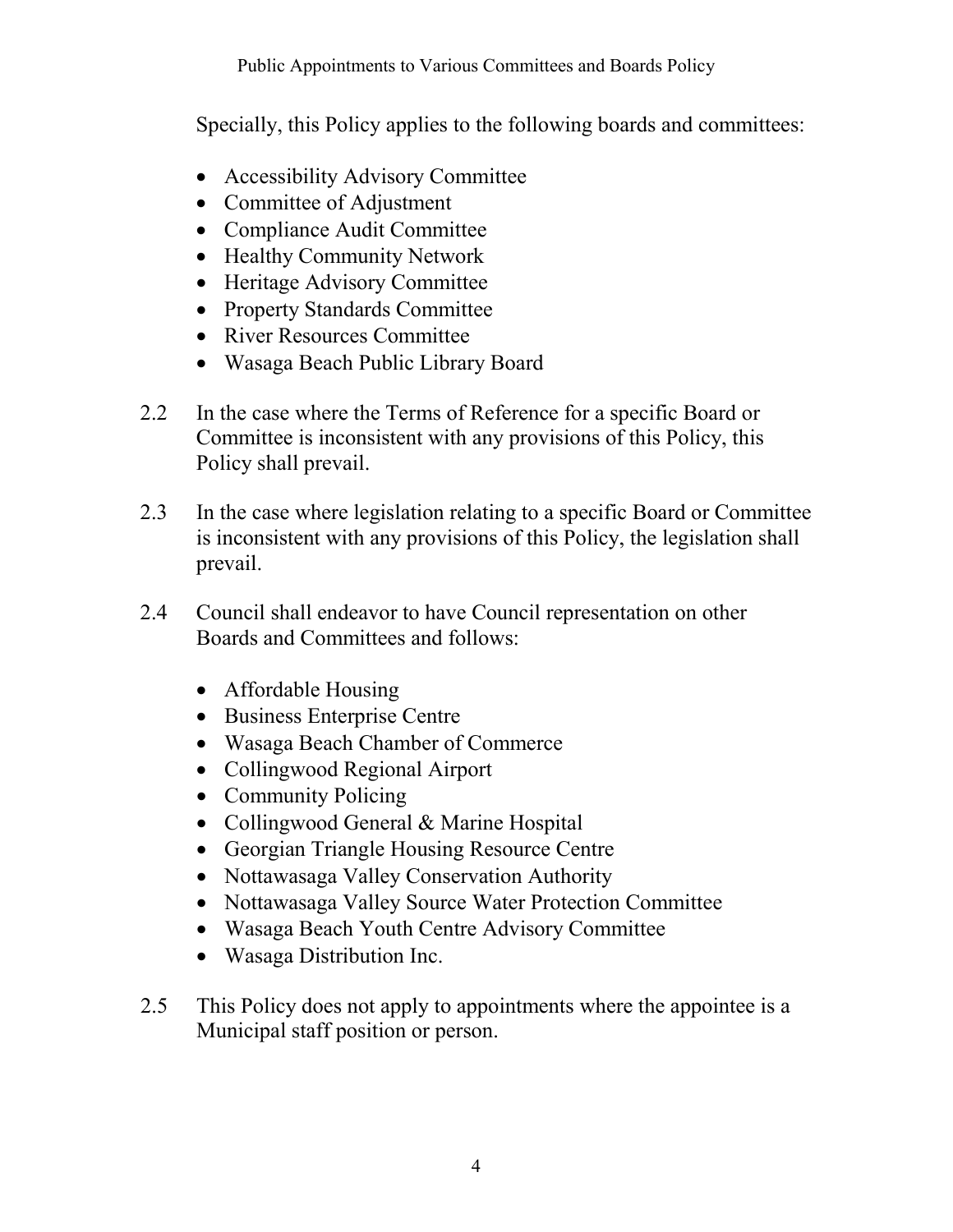# **3. ELIGIBILITY**

- a) All public members appointed to Council boards or committees shall be residents or property owners of the Town of Wasaga Beach.
- b) All public members appointed to Council boards or committees shall be at least 18 years of age, with the exception of those boards, committees or organizations/groups that require Youth membership, e.g. Healthy Community Network, Youth Centre Advisory Committee.

#### 4. **CITIZEN APPOINTMENT PROCESS – NEW TERM OF COUNCIL**

#### 4.1 Call for Volunteers

- a) By September 1<sup>st</sup> in an election year, all existing board and committee members, through the respective resource person or Chair, will be asked if they wish to serve on the board or committee for the next term and to confirm that they still meet eligibility requirement as set out in the Board's or Committee's Terms of Reference and the requirements of this Policy and applicable legislation.
- b) The members that wish to re-offer will be provided with and required to complete a Public Appointment application form in order to review eligibility requirements.
- b) The list of names and completed application forms of eligible current members wishing to re-offer will be forwarded to the Clerk's Department to be submitted to the Mayor for consideration along with names received through advertisement. The list is to be forwarded to the Clerk's Department by October  $1<sup>st</sup>$  of an election year.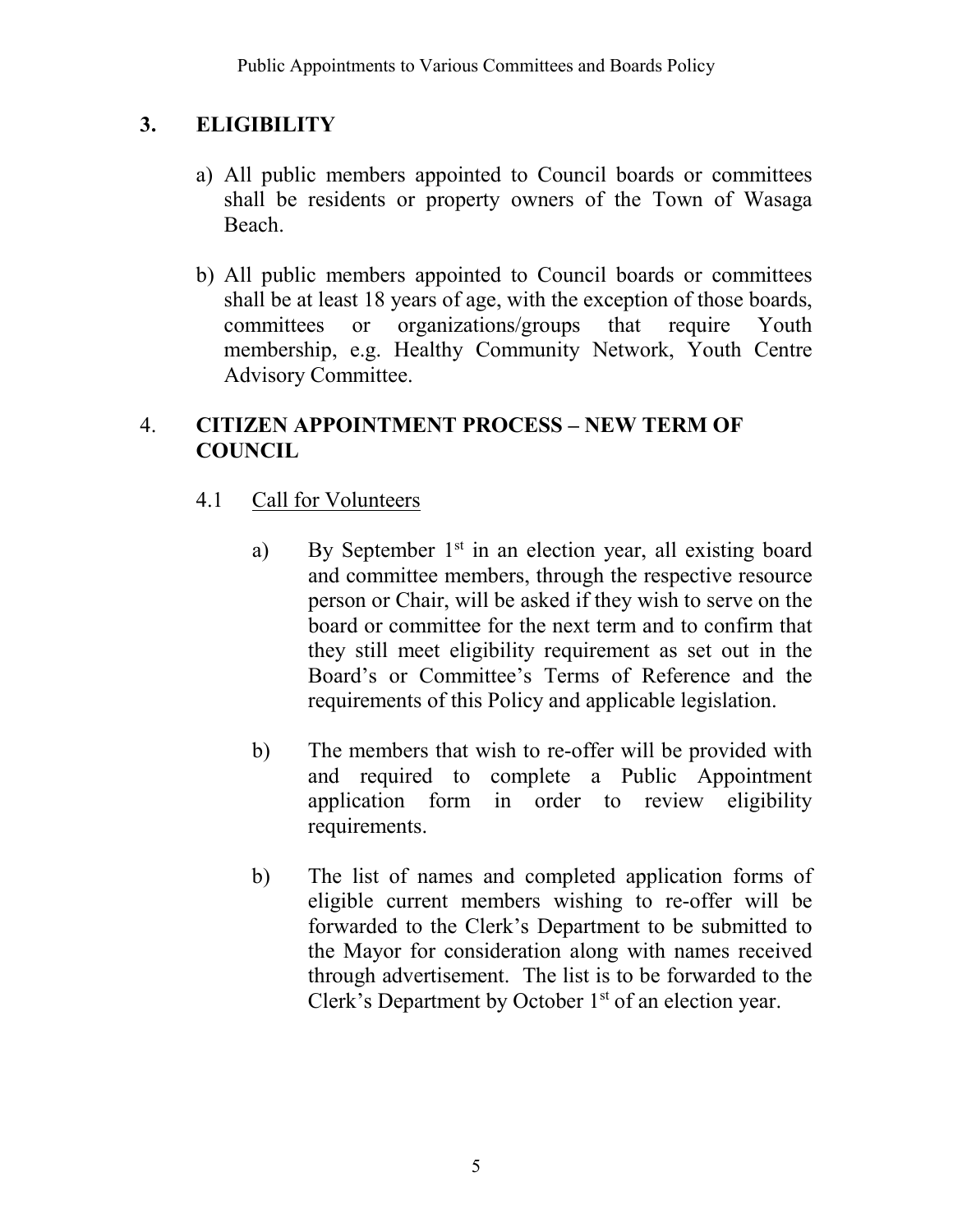# 4.2 Advertising

- a) By October  $1<sup>st</sup>$  in an election year, the Clerk's Department shall advertise in a newspaper having general circulation in Wasaga Beach and on the Municipal website, a list of municipal citizen appointee positions, stating the nature of the appointment to which the appointment is to be made and outlining the qualifications (if any) of the appointee, and shall solicit and receive written applications, in the prescribed form, from those interested in being considered for one of the vacancies.
- b) The Municipality shall determine the form of the application, that is, letter of interest, application form, etc; however, in all cases, the applications shall be in writing.
- 4.3 Recommendations and Approval of Appointments
	- a) The Clerk's Department shall review applications received for accuracy and ensure that the applicants meet the requirements for the appointments being advertised as set out in the Board's, Committee's Terms of Reference, this Policy and applicable legislation.
	- b) A list of eligible applicants, along with the respective applications and a list of eligible current Board or Committee members, who wish to have their name stand for appointment for the next term, shall be forwarded to the Mayor in a staff report for a recommendation to Council for approval.
	- c) The Mayor shall review the report from the Town Clerk and shall select one individual for each vacancy to be recommended for appointment by the Council.
	- d) Council shall review the recommendations for appointment from the Mayor.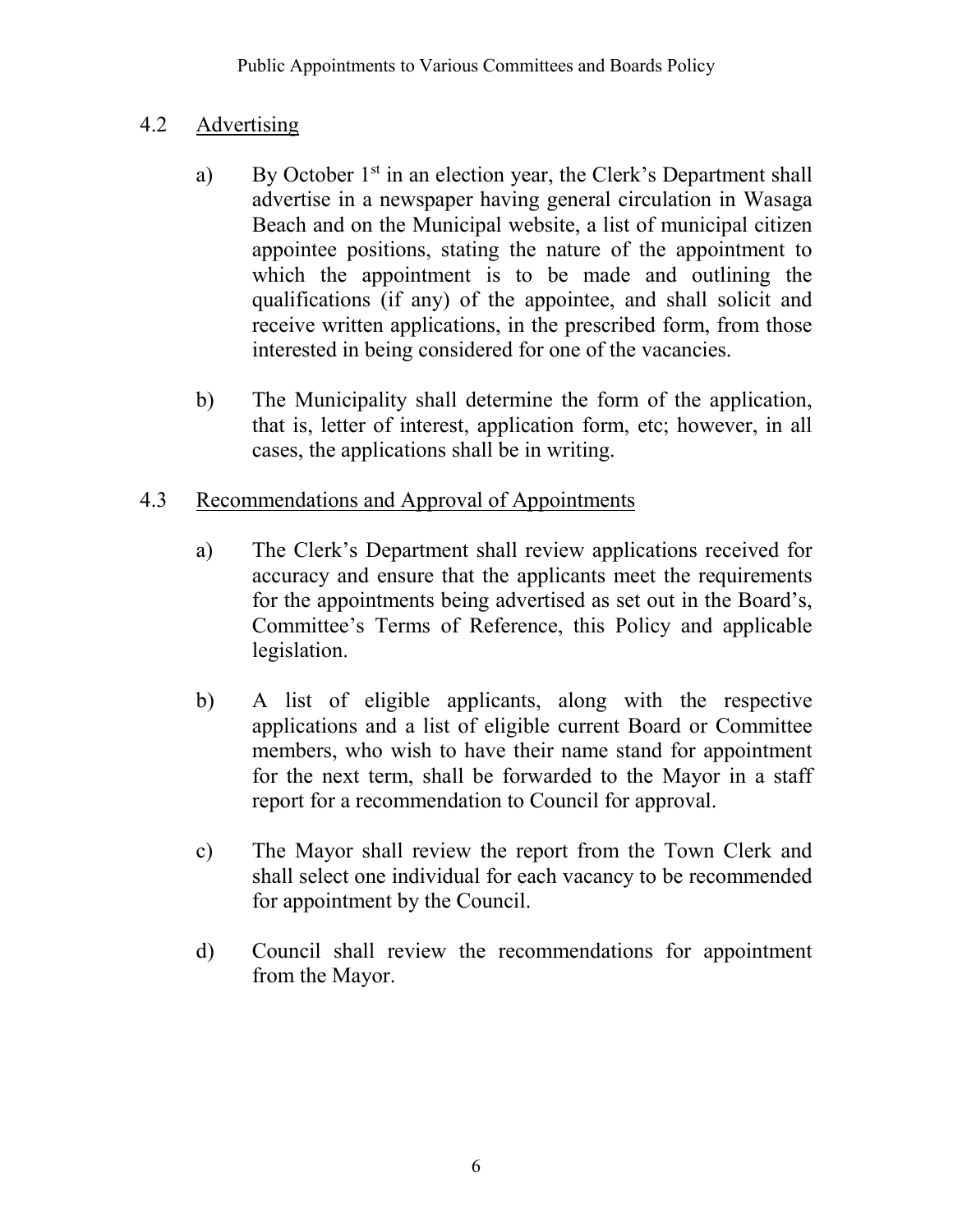- e) Council shall approve all public appointments to Council Boards and Committees and Council member appointments to Council, Boards, Committees and other Boards and Committees at the beginning of the new term of Council, ideally at the Inaugural Meeting, but no later than the regularly scheduled meeting of January following the election year.
- f) All appointments shall be made by By-Law.
- g) Once appointed by Council, the Clerk's Department will acknowledge those appointments, in writing.
- h) Appointees will be provided with the appropriate documentation to complete, e.g. Freedom of Information Consent Form, Understanding Accessible Customer Service Booklet and payroll information. The names of appointees will be provided for the Town's website.
- i) Once appointed, the Chair of each Board or Committee will be provided with Town's Procedural By-Law to Govern the Proceedings of Council and its Committees, Terms of Reference and contact list of members.

# **5. PUBLIC APPOINTMENT PROCESS – DURING THE TERM OF COUNCIL**

- 5.1 Appointments during the Term of Council shall be conducted in the same manner as those made under Section 4 above, with the following exceptions:
	- a) a resignation from a Board or Committee is to be submitted, in writing to the Chair or resource person, which shall be immediately forwarded to the Clerk's Department to begin the process to fill the vacancy;
	- b) existing applications shall be reviewed prior to advertising a vacancy; recommendations, if any, from the Committee or resource person, shall be considered, upon receipt in writing;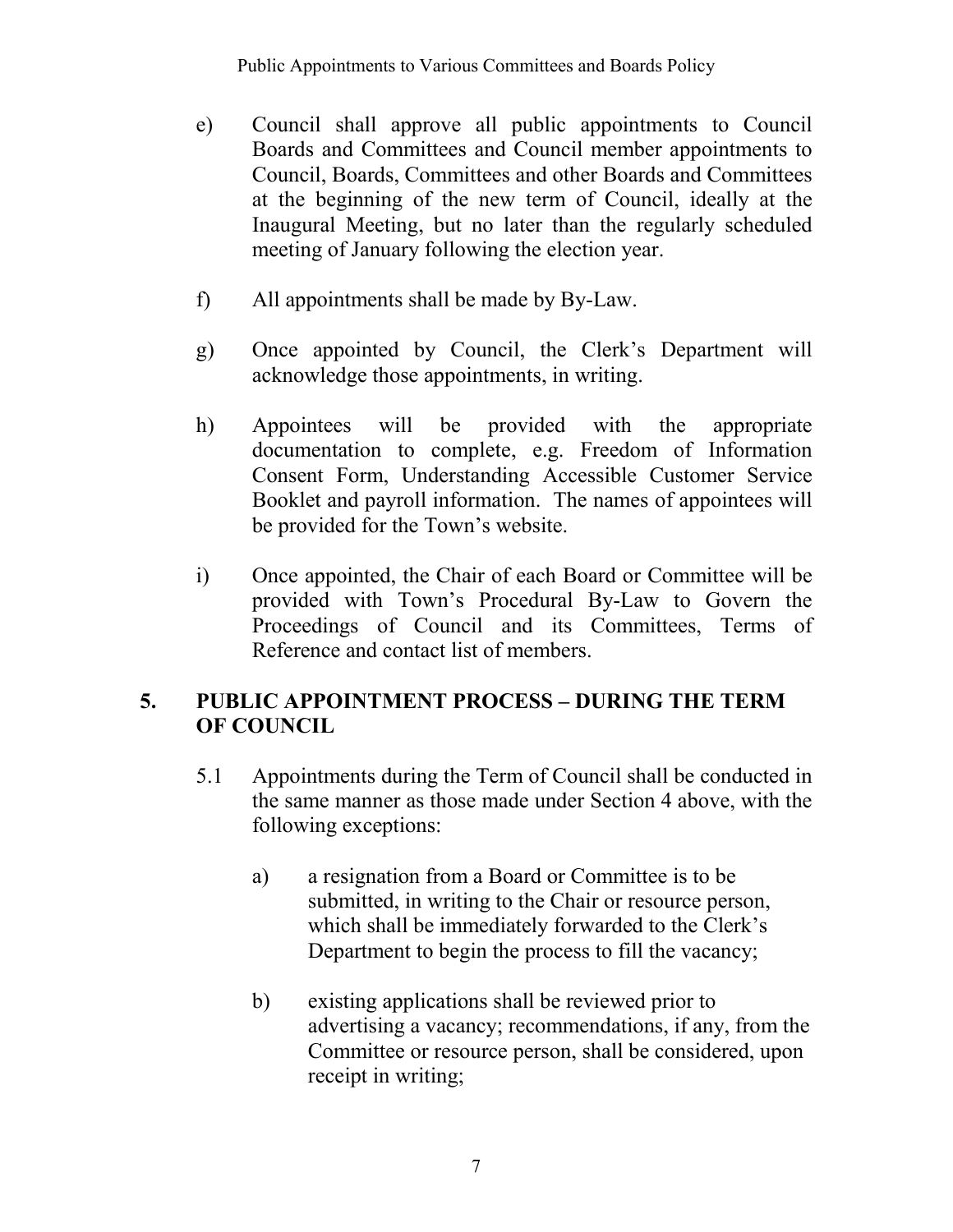- c) based on a) and b) above, advertising will be discretionary;
- d) should an advertisement be necessary, public vacancies shall be advertised once in a newspaper having general circulation in Wasaga Beach and on the Municipal website, stating the nature of the appointment, the Board or Committee to which the appointment is to be made and outlining the requirements to fill the vacancy;
- e) where possible and practical, and subject to time constraints, the Municipality will endeavour to provide the opportunity to the Chair of the respective boards and committees whose vacancy is being filled to review and comment on applications received. Chairs of the respective boards and committees shall review and provide written comments to the Town Clerk on the applications as quickly as possible.
- f) The Town Clerk will forward the applications and comments received to the Mayor for review; once determined, appointments shall be made by Council.
- g) The Appointment By-Law Schedule "A" may be amended as required and all amendments shall be approved by resolution of Council without an amendment to the By-Law.

#### 6. **ABSENTEEISM/DEEM TO HAVE RESIGNED**

- a) Any public appointee with unexcused absences from three consecutive meetings will be deemed to have resigned his or her seat.
- b) The resource person/Chair shall immediately advise the Clerk's Department to commence the process to fill the vacancy.